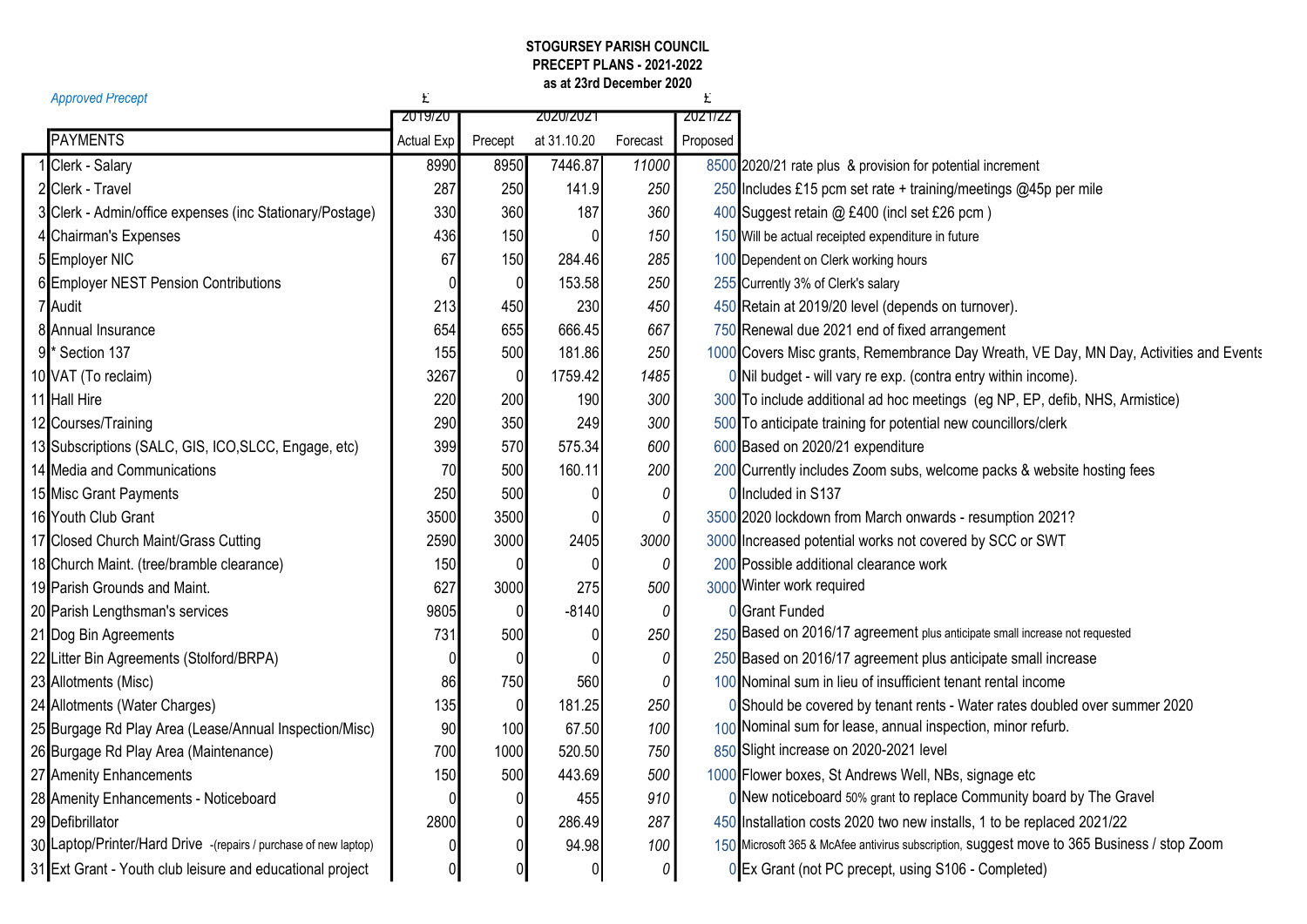| 32 Reserve Fund - BRPA                     | 500    | 500    |        | 500   |       | 500 Build up reserve |
|--------------------------------------------|--------|--------|--------|-------|-------|----------------------|
| 33 Reserve Fund - WSaTC Election Fees      | 250    | 250    |        | 250   |       | 250 Set aside £250   |
| 34 Reserve Fund - Multi Sports Centre      | 500    | 500    |        | 500   |       | 500 Reserve fund fo  |
| 35 Reserve Fund - Lap top & Computing eqpt | 150    | 150    |        | 150   |       | 150 Nominal sum re   |
| 36 Reserve Fund - Defibrilator             | 450    | 900    |        | 900   |       | 900 2021 - 1 replace |
| 37 Reserve Fund - Contingency              |        |        |        |       |       | 1000 To meet the unk |
| Balance                                    |        |        |        |       |       | 0 Used to round u    |
| <b>TOTALS</b>                              | 38842  | 28235  | 9375.4 | 25494 | 29605 |                      |
| £p per Band D Council Tax Payer *          | £49.00 | £57.18 |        |       |       | £61.14 +£3.96 / 6.9% |

- fund for equipment replace/repair £500 pa pa to cover electon costs for 2023 34 Sports Fund areserve Fund it Sports Centre works (agreed previously) £500 pa technical problems/future replacement e, 2024 - 2 replace
- known suggest +£1,000 pa to reach best practice 25% of budget up / round down precept amount

\*Band D Council Tax calculations -

|                                         | 2019/20    |         | 2020/21     |          | 2021/22  |                                             |
|-----------------------------------------|------------|---------|-------------|----------|----------|---------------------------------------------|
| <b>INCOME</b>                           | Actual Inc | Precept | At 31.10.20 | Forecast | Proposed |                                             |
| Precept                                 | 23500      | 28235   | 28235       | 28235    | 29605    |                                             |
| <b>Bank Interest</b>                    | 33         |         | 14.48       | 16.5     |          |                                             |
| <b>Allotment Rent</b>                   | 181        | 310     | 248         | 296      |          | 400 Increase to £20 per half allotment 2021 |
| <b>HMRC</b> - Vat reclaim               | 3841       |         | 5026.33     | 1485     |          | 1485 See line 10 above                      |
| <b>SWT Ext Grant - Noticeboard</b>      |            |         | 456         | 450      |          |                                             |
| <b>Ext Grant for defibrillator</b>      |            |         | 1860        | 1000     |          |                                             |
| <b>Ext Grant for Fingerpost Project</b> |            |         | 450         | 450      |          |                                             |
| <b>Ext Grant towards SCN projects</b>   |            |         | 6895        | 2700     |          |                                             |
| Donations                               | 100        |         |             |          |          |                                             |
|                                         |            |         |             |          |          |                                             |
| <b>TOTALS</b>                           | 27655      | 28545   | 43184.81    | 34632.5  | 31490    |                                             |

## ITEMS SET ASIDE IN RESERVES (wef 1.11.20)

| 1621.89<br>Ext Grant - Stogursey Oral History Project    |          |                                                                                   |
|----------------------------------------------------------|----------|-----------------------------------------------------------------------------------|
| Ext Grant - Castle St Flood Scheme<br>4159.27            |          | ] Not PC Funds                                                                    |
| Ext Grant - Castle St Flood Scheme Contingency<br>226.84 |          |                                                                                   |
| Ext Grant - (from HPC) - Lenghtsman Scheme<br>20035.00   |          |                                                                                   |
| <b>Total External Grants</b>                             | 26043.00 |                                                                                   |
| 113.64<br>Interest to 31.10.20                           |          |                                                                                   |
| 3000.00<br>Multi Sports Area                             |          | Multi Sports Area Resurfacing (£500 set aside pa from 2013/14)                    |
| 1250.00<br><b>SWaTC Election Costs 2023</b>              |          | Provision for 2023 WSaTC Election costs £250 pa from 2015/16                      |
| 600.00<br>Laptop / computer equipment                    |          | Provision for purchase of new laptop / printer when required                      |
| 2500.00<br><b>BRPA</b> essential maintenance             |          | BRPA - equipment replacement / repairs (£1000 pa from 2016/17, £500 from 2019/20) |
| 2000.00<br>Refurbish the Pound                           |          | Provision set aside for work / repairs                                            |
| Grounds and maintenance<br>5000.00                       |          | Provision set aside for work in addition to Lengthsman                            |